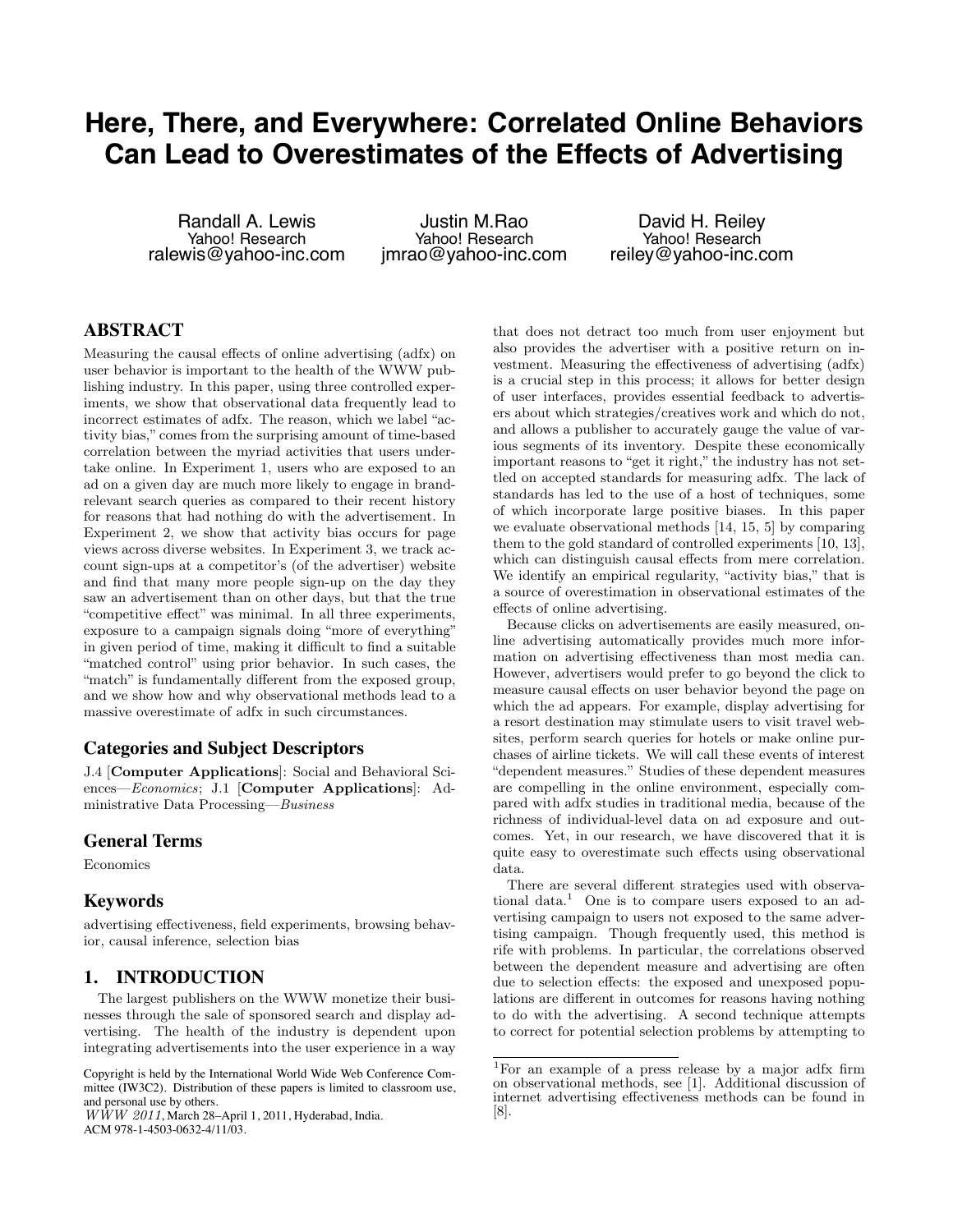match exposed to unexposed users based on observed attributes of the user (regression with covariates, difference in differences, nearest-neighbor matching, propensity-score matching). The goal is to come as close as possible to the ideal of comparing two populations that are identical in all respects except for the advertising exposure. A third technique looks at users before and after ad exposure, and asks to what extent the dependent measure increases for these users after exposure. A weakness of the third technique is that other changes in product demand might be correlated with the timing of the campaign (news stories about the product, TV advertising, holiday increases in purchases), and thus the before-after changes might include changes unrelated to the advertising.

By contrast with observational methods, the experimental approach actually achieves the ideal of comparing apples to apples, so that observed differences can be attributed as true causal effects of the advertising campaign. An experiment takes a set of users and randomly assigns each either to the treatment group (eligible for exposure) or the control group (deliberately barred from exposure), just as in a drug trial using a placebo for the control group. By deliberately withholding ads from a randomly chosen control group of customers, we know that the control group has the same browsing behaviors as the treatment group who were exposed to the ad.

In an observational study, ad exposure is determined by user browsing activity: did this user satisfy the targeting requirements of the ad (which can include behavioral targeting), and did the user browse pages on which the ad was being served during the relevant time period? For example, a user who performs a search for "car insurance" on Google will see a search ad for Geico, while a user who does not perform that search will not see the Geico ad. Similarly, a user who recently searched for airfares on Orbitz, but did not purchase one, could be shown with a "retargeting" campaign featuring similar airfares on Orbitz. Finally, a user who browses many pages on the Yahoo! website today is much more likely to see a Honda display advertisement than a user who browses few or no pages on Yahoo! All of these represent examples of endogenous exposure to advertising: the user's behavior determines which ads they see.

This endogenous exposure can lead to overestimates of the effects of advertising. Suppose an observational study of adfx for the Orbitz campaign compares those who saw the ad with those who did not see the ad. Then the exposed group will contain only users who have recently searched for airfares, while the unexposed group will contain a number of users who have not. If the former are more likely to purchase, even in the absence of advertising, then the observational study will overestimate adfx, mistaking correlation for causation. Similarly, suppose an observational study attempts to estimate the increases in searches for the keyword "Honda" due to the Honda display advertising campaign on Yahoo!, using data from Yahoo! Search. Those actively browsing on Yahoo! during the time period of the campaign are both more likely to see the display ad and more likely to perform a search. Browsing behavior causes both advertising and searches, and this spurious correlation will lead to an overestimate of the true causal adfx.

Both of the hypothetical observational studies above are a bit of a straw man. They lack sophistication, in the sense that they fail to attempt to match the samples using observable characteristics. A more sophisticated study of the Orbitz campaign would restrict attention only to those users who were qualified to see the ad, but didn't happen to browse Yahoo that day. Similarly, a more sophisticated study of the Honda campaign would use the previous month's searches as a control variable, to control for heterogeneity in search behavior having nothing to do with the campaign. Both of these matching strategies are designed to eliminate the obvious sources of spurious correlation. What we show in this paper, using experiments to determine the "ground truth," is that even these matching strategies cannot fully eliminate the estimation bias: the overestimation remains economically substantial.

In the estimation of causal effects in the social sciences, good observational studies rely on several types of key identifying assumptions. One such assumption is the following: if people A and B looked exactly the same yesterday, and only A gets exposed to a treatment today, then B is a good control for what would have happened to the exposed individual. This assumption has intuitive appeal as something that might be approximately true, which explains the popularity of the technique. Because the matching technique can only be applied to observable characteristics, the key assumption is that no unobservable characteristics are correlated both with the treatment (advertising) and with the outcome of interest (purchases or searches). Unfortunately, the validity of this assumption cannot be tested in the absence of the experiment, and such absence is precisely the reason for making the assumption in the first place.

Another well-accepted identifying assumption is that a person's behavior yesterday is a good predictor of what she would likely do today. If an intervention (such as exposure to advertising) coincides with a change in behavior, we could then conclude that the advertising was the cause of that behavior. In the context of online advertising, we shall see below that this assumption surprisingly fails to hold in key examples.

Why do the above innocuous-sounding assumptions fail to hold in the advertising setting? First, browsing activity drives exposure to an advertising campaign, so users who saw a given campaign were more active on the publisher's site during that time period. Second, users' browsing behavior shows large variance over time: people browse very different numbers of pages from one day to the next. Third, users' browsing behavior across various websites appears to be positively correlated, at least in our examples. That is, someone who browses a website more than usual on a given day is also likely to be to be browsing other websites more than usual as well. Our key finding is that these three features combine to create what we call "activity bias," a tendency to overestimate the causal effects of advertising using online behavioral data.

Let's consider an example in more detail. When online purchases are the outcome of interest, then matching on past online purchases seems like a sensible way to clean up an observational study. For example, a difference-in-differences estimator would compare the before-after difference in exposed users' sign-up rate at Geico to the before-after difference in unexposed users' sign-up rate. If users were heterogeneous in their browsing and purchasing behavior, but users' browsing types remained relatively constant over time, this matching method would work well to estimate causal effects. However, we find that this is not the case. We demonstrate,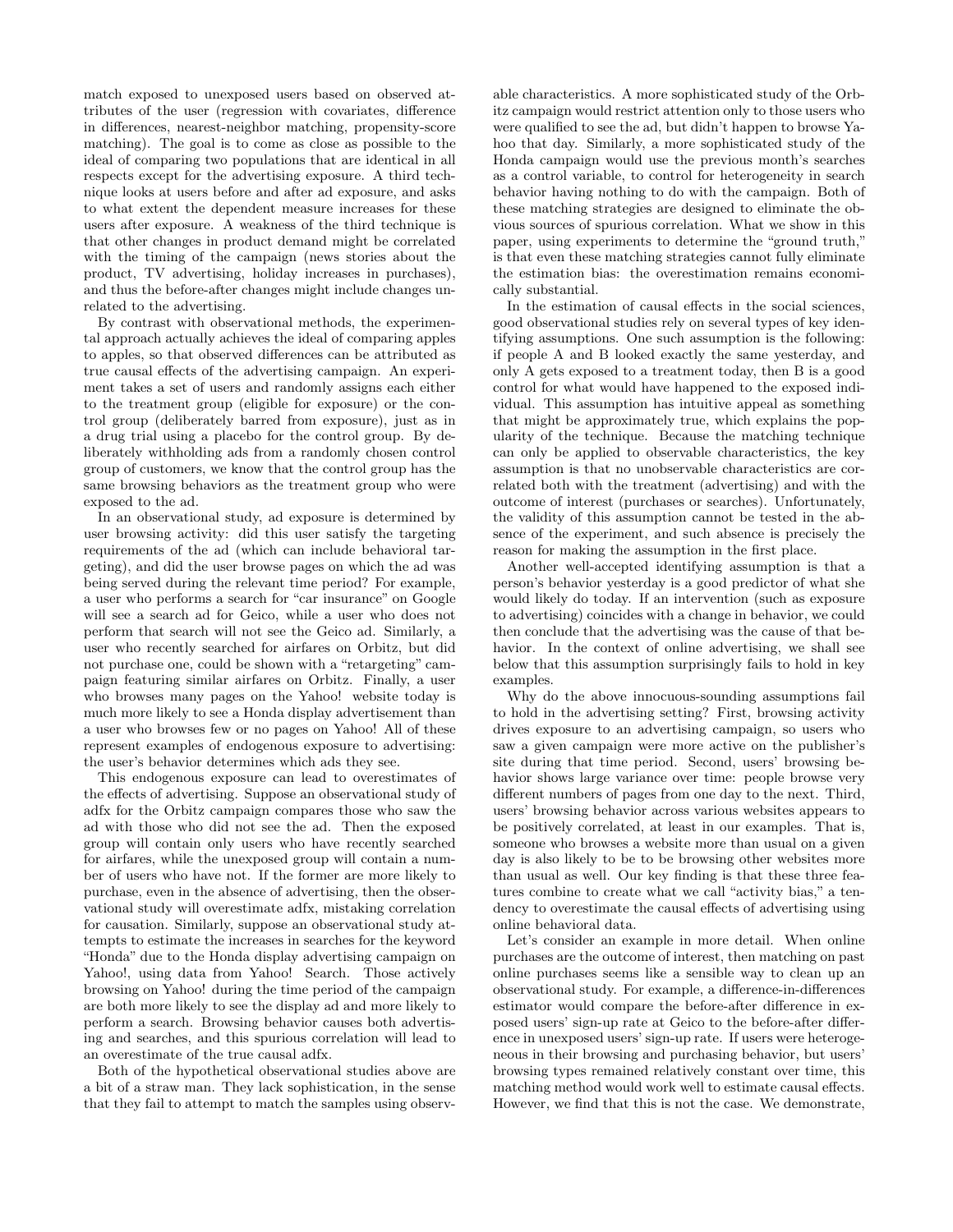in three different settings, that users do not browse the web in a consistent manner over time; "lumpy" usage is quite common, and this creates non-causal correlation between ad viewing and purchases (or other online activities of interest). This is the source of activity bias.

Moreover, browsing is correlated across diverse Internet properties. As such, exposed users are more likely than the matched group to exhibit a host of browsing behaviors, some of which are the dependent measure of interest. That is, there is a surprising amount of positive correlation between the myriad activities that users undertake online. Because the exposed group does more of everything online during the relevant time period, estimates of adfx are likely to overstate the truth by a significant margin.

In the three experiments presented in this paper, we show that the assumption of common trends in usage between exposed and unexposed users that underlie observational methods fail to hold for a variety of online dependent measures (brand-relevant keyword searches, page views, account sign-ups) and that ignoring this failed assumption leads to massive overestimates of advertising causal effects.

In our first experiment, we measured the increase in keyword searches caused by a display-advertising campaign for a major American firm on the Yahoo! Front Page (yahoo.com). Our treatment-control comparison gave us an estimated increase of 5.4% in the number of users performing searches on a set of keywords related to that brand. We then compared this experimental estimate to the estimate we would have obtained, in the absence of a control group, using observational techniques. Depending on which set of covariates (various measures of user behavior in the week prior to the campaign) we used to match exposed to unexposed users, our estimates of search lift ranged from 871% to 1198%, all of which differ wildly from the truth. The reason is that individuals who actively visit Yahoo! on a given day are much more likely both to see the display ad and to do a Yahoo! search, by comparison with those who do not actively visit. Thus, in the observational data, the ad exposure and the search behavior are highly positively correlated, but not because one causes the other. Rather, both are caused by the level of Yahoo! browsing behavior. Note that even controlling for past Yahoo! search activity does not come close to providing a correct causal estimate, because it turns out that searching and browsing behavior varies quite a bit from one day to the next, though both are correlated with each other. This is the source of what we call "activity bias." In the absence of a randomized control group, the exposed users are guaranteed to be more active than the unexposed users, and this sample selection yields spurious results, even after controlling for past levels of activity.

One might easily imagine this first experiment to be unrepresentative. The results could depend heavily on the fact that both the stimulus (display advertising on Yahoo!) and the outcome measure (searches on relevant keywords on Yahoo!) relied on behaviors taking place in the same neighborhood of the Web, namely Yahoo! One might therefore hope that when measuring adfx across different websites, the correlation might be weak or zero, and therefore observational measures of adfx might be fairly accurate. Surprisingly, however, in our second and third experiments, we find evidence to the contrary.

In Experiment 2, we recruited users through Amazon Mechanical Turk (AMT) and exposed half to a 30-second video advertisement promoting Yahoo.com services, and half to a political video advertisement, which served as a control. We see roughly three times more activity, as compared to the week prior, on Yahoo.com for the treatment group on the day of exposure. Absent a control group, we would be tempted to conclude that the advertisement had a large, positive effect. However, the pattern of activity in the control group turns out to be almost identical, so that the experimental estimates of the adfx are very small and statistically insignificant. Looking at the treatment group before and after exposure, without the use of an experiment, would lead to overstating the effects of the ad by 350%. The reason is that being active on Amazon Mechanical Turk on a given day increased the chance of participating in the experiment, but this Amazon activity also correlated with activity on Yahoo!, independent of the ad exposure. Thus, we find activity bias even when measuring user outcomes on a very different location from the site where the ads were delivered, once again producing large overestimates of adfx relative to the gold standard of a controlled experiment.

The second experiment was not a fluke: in our third experiment, we find something very similar. As economists, we were very excited to discover an opportunity to measure the competitive effects of an ad campaign: an example where we could measure how one firm's advertising affects a rival firm's sales. We conducted an experiment with a major American online-services firm running a campaign of about 200M impressions on Yahoo!, and though we were not able to track conversions for that advertiser, we were lucky enough to have a conversion beacon installed on the new-account-sign-up page of one of its rivals. Exposed users were much more likely to sign up at the competitor's website on the day they saw the advertisement as compared to the week prior to exposure. This observational evidence might lead one to conclude that the ad had large, positive spillovers on the sales of a close competitor. However, once again the measured adfx turn out to be overestimated. The experiment shows that users in the control group exhibited a nearly identical lift in competitor sign-ups on the day they came to the Yahoo! site but did not see ads for this particular advertiser. Thus, the causal effect was very close to zero. Activity bias was what caused the treatment group to exhibit increased sign-ups on the day of ad exposure. Observational methods would significantly overstate the positive spillovers of advertising in this case.

The three experiments highlight the severe difficulty with causal inference using observational data in online environments. The experiments focused on three widely-used dependent measures in the study of adfx: searches, page views, and account sign-ups. In all three cases, data and plausible identifying assumptions were available to eliminate bias in the estimates of causal effects. Yet observational methods still led to massive overestimates of the true effects of the ad campaigns because a diversity of online activities are highly correlated with each other, and highly variable over time. Without the controlled experiments we conducted, we never would have been able to know how large the bias might be; instead, we would have had to rely on untestable assumptions. Given these demonstrated difficulties, we strongly advocate the use of randomized experiments to obtain valid measurements of causal effects.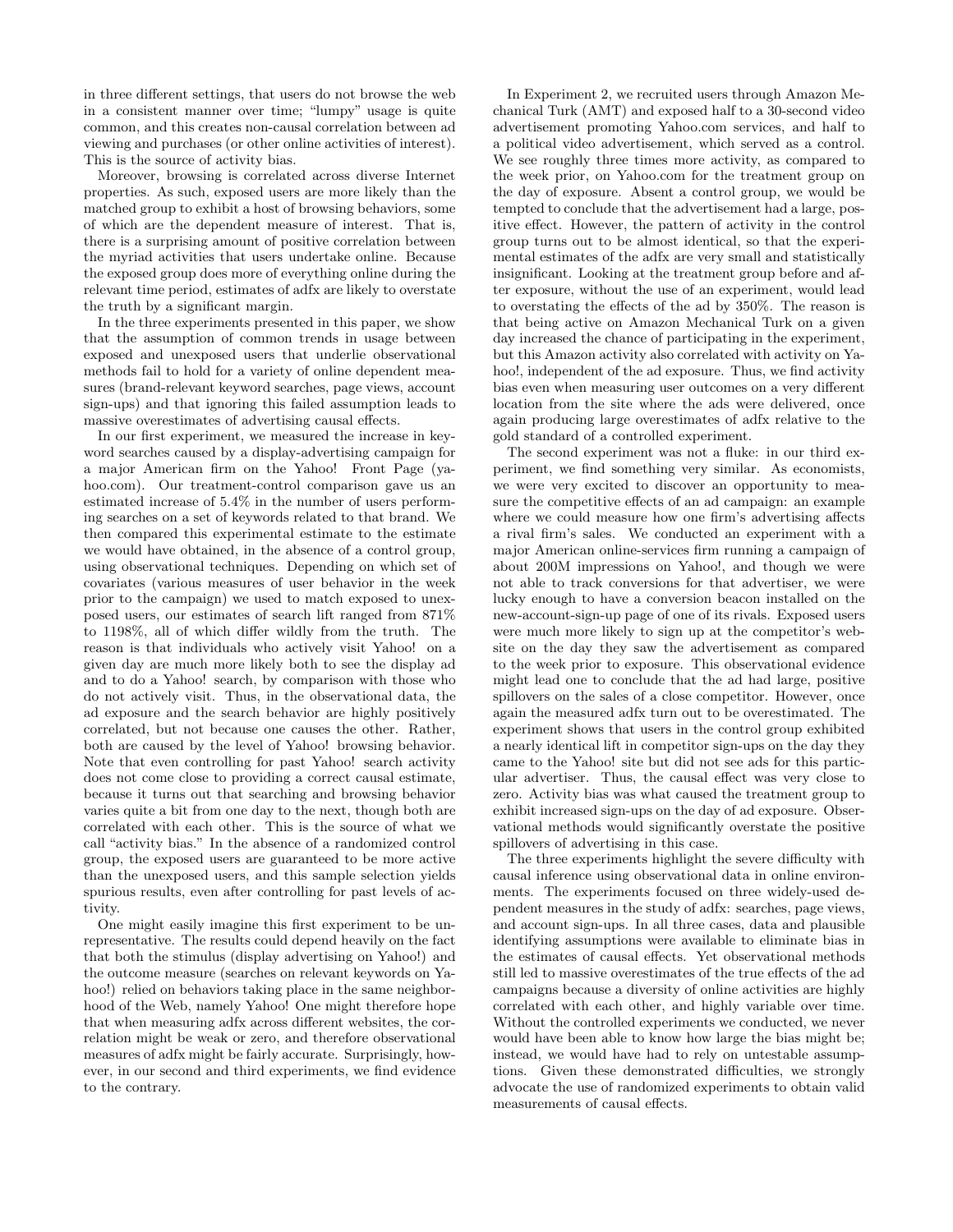Other work on estimating adfx in the online world has found that randomized experiments are more reliable than observational methods. Lewis and Reiley [10] perform a randomized experiment to examine the effect on sales of an online campaign for a major American department store. The paper finds that the ad had a significantly positive effect on sales. Interestingly, most of the online ad campaign's effect comes through offline sales. The authors show that industry-standard observational methods would lead to underestimates, rather than overestimates, of adfx. Although this is the opposite bias we find for the online dependent measures in this paper, the explanation is similar. It turns out that online browsing activity and offline shopping activity were negatively correlated in that setting (highly active browsers shopped less in stores), so the activity bias was negative rather than positive. Without the use of a control group, the authors would not have been able to uncover this important driver of bias and would have incorrectly concluded that the campaign had a negative effect. This paper is similar in tone to the work of Lalonde who showed that observational methods had great difficulty estimating the true effect, estimated through multiple randomized experiments, of labor training programs [7].

Other researchers argue in favor of observational studies of adfx and argue that although experimental studies minimize bias in estimation, their cost in terms of sacrificing reach or paying for charity ads can be high.[4] The authors propose using the observational technique of doubly robust propensity score matching [3] as a general tool when experiments are cost prohibitive. In Section 5, we argue that the cost of experiments can be reduced or eliminated with a basic modification to ad-serving infrastructure. More importantly, our results show that there are features of the data that could not have been uncovered in the absence of a controlled experiment and these features can strongly violate the identification assumptions required by propensity score estimation. We address this point in more detail at the end of Section 3.

# **2. EXPERIMENT 1: EFFECTS ON SEARCHES**

In this experiment the goal is to estimate the causal impact of a display-advertising campaign on searches for the advertiser's brand name and related keywords. This outcome measure is particularly appealing for advertisers who are interested in generating offline transactions that cannot be matched easily to online ad exposure (as is typically the case for most advertising in most media). We worked with a major American advertiser to estimate the "buzz" generated by their advertising campaign by conducting a randomized experiment. In this section we first give the estimated impact of the ad based on comparison of treatment and control. We then show how the commonly used observational-data strategy of comparing exposed users to a "matched" pseudocontrol group significantly overstates the ad's impact.

### **2.1 Design**

The experiment was conducted for the large rectangular ad unit on the Yahoo! Front Page (www.yahoo.com). The campaign ran for a single day and was delivered as an "exclusive," meaning that it was shown on every US-originated visit to the Front Page that day. To create a control group,

we randomly chose five percent of browser cookies to be excluded from this campaign. Control-group users instead saw a public-service announcement (PSA) unrelated to the advertisement used in the treatment group. Control-group users saw the PSA on each and every visit to the Front Page on the day in question, just as treatment-group users saw the advertiser's ad.

### **2.2 Results**

Table 1 gives the overview and key results of Experiment 1. The row in italics gives the impact on searches during the day of the campaign. The campaign led to a 5.4% increase in propensity to search for relevant keywords, which is significant at the 0.05 level. For the remainder of this section, 5.4% serves as the comparison "ground truth" for the observational estimators.

| Group              | Control<br>Treatment |             |  |
|--------------------|----------------------|-------------|--|
| <b>Ad Creative</b> | Advertiser           | <b>PSA</b>  |  |
| Location           | Y! FP                | $Y!$ FP     |  |
| Media              | <b>LREC</b>          | <b>LREC</b> |  |
| <b>Impressions</b> | 218,509,781          | 11,515,109  |  |
| <b>Viewers</b>     | 35,300,548           | 1,857,748   |  |
| Avg. Impressions   | 6.20                 | 6.20        |  |
| Std. Dev. of Avg.  | 8.0                  | 8.1         |  |
| <b>Clicks</b>      | 63,014               | 5,278       |  |
| <b>Clickers</b>    | 56,869               | 4,712       |  |
| Searchers          | 55,170               | 2,755       |  |
| CTR                | 0.029%               | 0.046%      |  |
| Clicker Rate       | $0.161\%$            | $0.254\%$   |  |
| Search Rate        | $0.156\%$            | $0.148\%$   |  |

Table 1: Experiment 1 Overview and Results

Now suppose that we were in the usual adfx measurement environment, in the absence of an experiment. We will ignore the control group from which we withheld ads and instead compute results using observational methods on the remainder of users. For a sample of endogenously unexposed users, we used a machine-learning algorithm designed to find Yahoo! users as similar as possible to the users exposed to the ad. This algorithm produced a set of 15 million users to compare to the 35 million exposed users.<sup>2</sup>

The first observational technique one might try is to compare the number of searchers for this advertiser's brandrelevant terms between exposed and unexposed users. This frequently used technique [2] results in a poor measurement of the true lift: 1198% more searchers per person in the exposed group than in then unexposed group, compared with the ground truth of 5.4% from the experiment. An obvious problem is that users who are exposed to the Yahoo! Front-

<sup>2</sup>The model put a large amount of weight on eligibility to see the ad. This meant that all of the unexposed users in our sample ended up being people who viewed the Yahoo! Front Page on the day of the campaign, but did not view any ads from the campaign. As noted above, control-group members were excluded from the analysis. At first, it puzzled us that there could be any users who saw the Yahoo! Front Page but did not see the exclusive campaign designed to be shown to every user on that page. We subsequently realized that our matched sample proved to consisted of international users who visited the www.yahoo.com, who did not see the ad because it was targeted only to American viewers.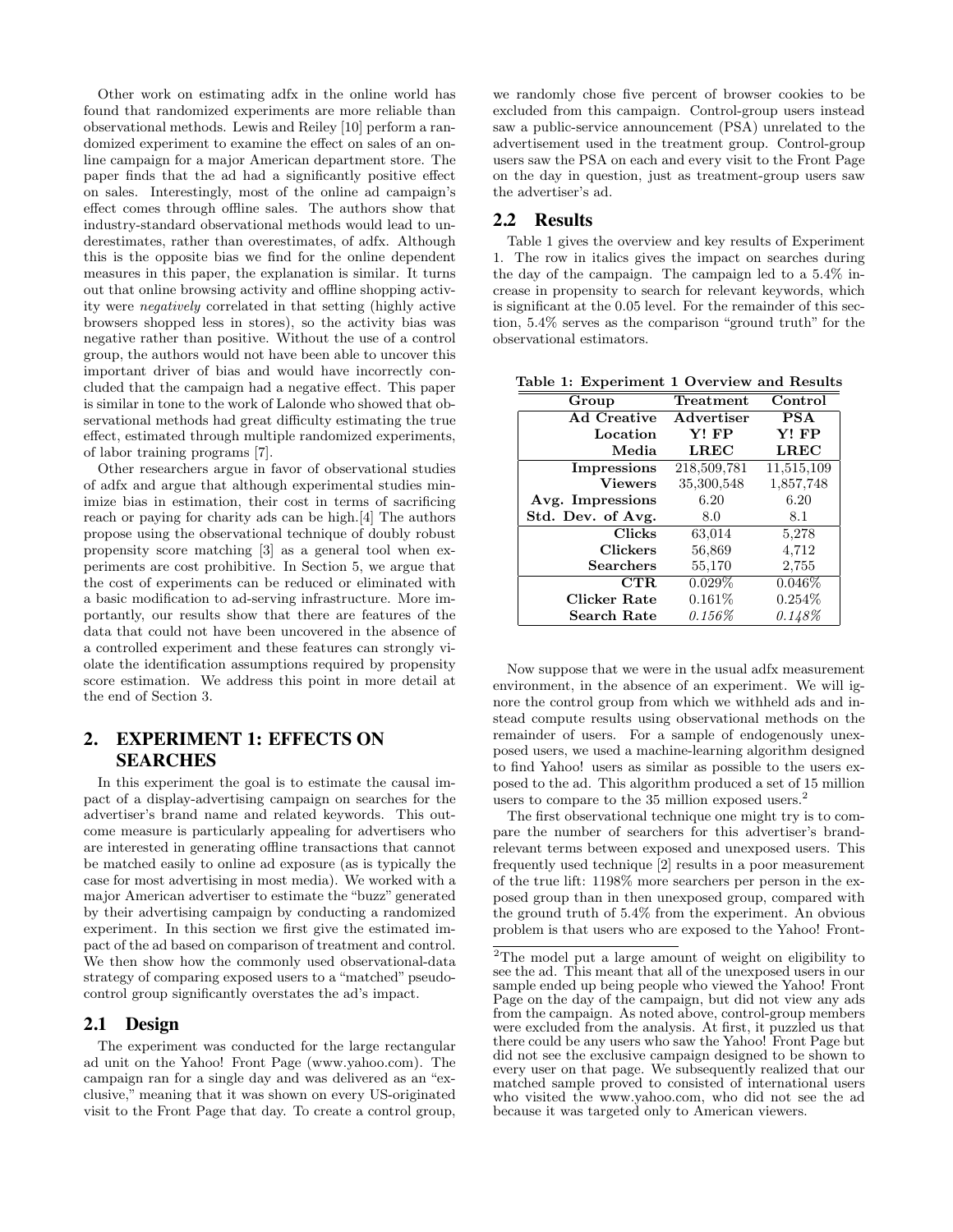Table 2: Estimated Causal Effects Using Observational Methods

| Model                 |        |       | 2     | (3    |
|-----------------------|--------|-------|-------|-------|
| Estimated search lift | 1198\% | 894\% | 871\% | 872\% |
| Day dummies           | No     | Yes   | Yes   | Yes   |
| Session dummies       | No.    | No    | Yes   | Yes   |
| Page views            | No     | No    | No    | Yes   |
| Minutes spent         | No     | Nο    | Nο    | Yes   |

Page campaign are relatively more active on the US Yahoo! pages, which also means that they are relatively more likely to be doing searches on Yahoo! on the day of the campaign, independent of the content of the display-advertising campaign they viewed.

For a more sophisticated attempt to account for the differences between exposed and unexposed users in the observational data, we employ regression analysis with "control variables" included. Since we are concerned about differences in search behavior between the type of user who manages to see the Y! Front-Page ad on a given day and the type of user who does not, our control variables describe search activity by each user in the recent past. For a seven-day period ending in the week before the campaign took place, these variables are are the number of days on which the user performed searches on Yahoo!, the number of Yahoo! Search sessions, the number of Yahoo! Search page views, and the number of minutes spent viewing pages in Yahoo! Search. Because the number of days and the number of sessions have a limited number of possible values, we express them as a full set of categorical (or "dummy") variables, while the number of page views and the number of minutes enter the model linearly. If these control variables fully account for the differences between the two groups, the regression approach should yield similar estimates to the experimental results.

We estimate variations on the following baseline model:

$$
1 (S_i > 0) = \alpha + \gamma * A_i + \beta X_i + \epsilon \tag{1}
$$

Here,  $S_i$  is the number of brand-relevant searches performed by individual i, and  $1(·)$  is the indicator function.  $A_i$  is a dummy variable equal to 1 if the individual was exposed to the ad campaign, and  $0$  if not.  $X_i$  is a vector of control variables,  $\gamma$  gives the exposure effect and  $X_i$  is a vector of control variables. The control variables we use are dummy variables for number of search days in the sample, number of sessions and total page views.  $\gamma$  represents the effect of interest, the increase in probability that an individual performed a relevant search as a result of the ad exposure. Each regression is estimated on data from 50 million users (35 million exposed plus 15 million unexposed).

Table 2 gives the estimated search lift for regression models with increasing numbers of control variables that might be used to control for observables in an observational study. Note that a special case of the model is the one with no control variables, which is equivalent to the simple exposedunexposed difference of 1198% we computed earlier.

All of these models, whose 95% confidence intervals bound their estimates by roughly  $\pm 10\%$ , drastically overstate the impact of the campaign as compared to the truth of 5.4%. Including more and more control variables does reduce the bias slightly, but not enough to get anywhere near the truth.



Figure 1: Brand keyword search patterns over time.

Note that without the use of an experimental control group, we would never know how far from the truth our observational estimates really were. Clearly, there are unobserved factors that affected both ad exposure and search behavior by users on the day of the campaign. These unobserved factors cannot be controlled for, even when using the observable data we have, and generate a significant positive bias in the adfx estimate.

Yet another observational technique we could use to estimate adfx is to look at the exposed users' level of searches for the advertiser's brand-related keywords over time. If the fraction of users performing relevant searches increases significantly on the day of the campaign, we might attribute that increase to the display advertising. Figure 1 displays the daily time series of the percentage of exposed users who searched for brand-relevant keywords, from two weeks before the day of the campaign to two weeks after the day of the campaign.

Compared with the rest of the month's worth of data, the day of the campaign shows approximately double the number of searcher on the advertiser's brand keywords. From this, we could easily conclude a 100% lift in searcher due to the advertising campaign. This is much better than the estimates of more than 800% obtained from an exposedunexposed comparison, but it is still nearly twenty times the ground truth of 5.4% obtained in the experiment. A look at the data for the control group shows that the control group exhibits exactly the same spike in behavior, despite viewing a PSA instead of the advertiser's Front-Page ad! How could this be?

The reason is activity bias. On the day of the campaign, users who visited the Yahoo! Front Page (and thus saw either a treatment ad or a control ad) were much more likely to be active across the Yahoo! network than they were on other days. This means that they did more searches on Yahoo!, not just on this advertiser's brand keywords, but on all keywords.

An amusing observation comes from examining the day before the campaign ran. Overall, we see a very clear weekly pattern in the data, with more users searching on weekdays than on weekends. But on the day before the Friday campaign, we see a 20% greater level of search on these key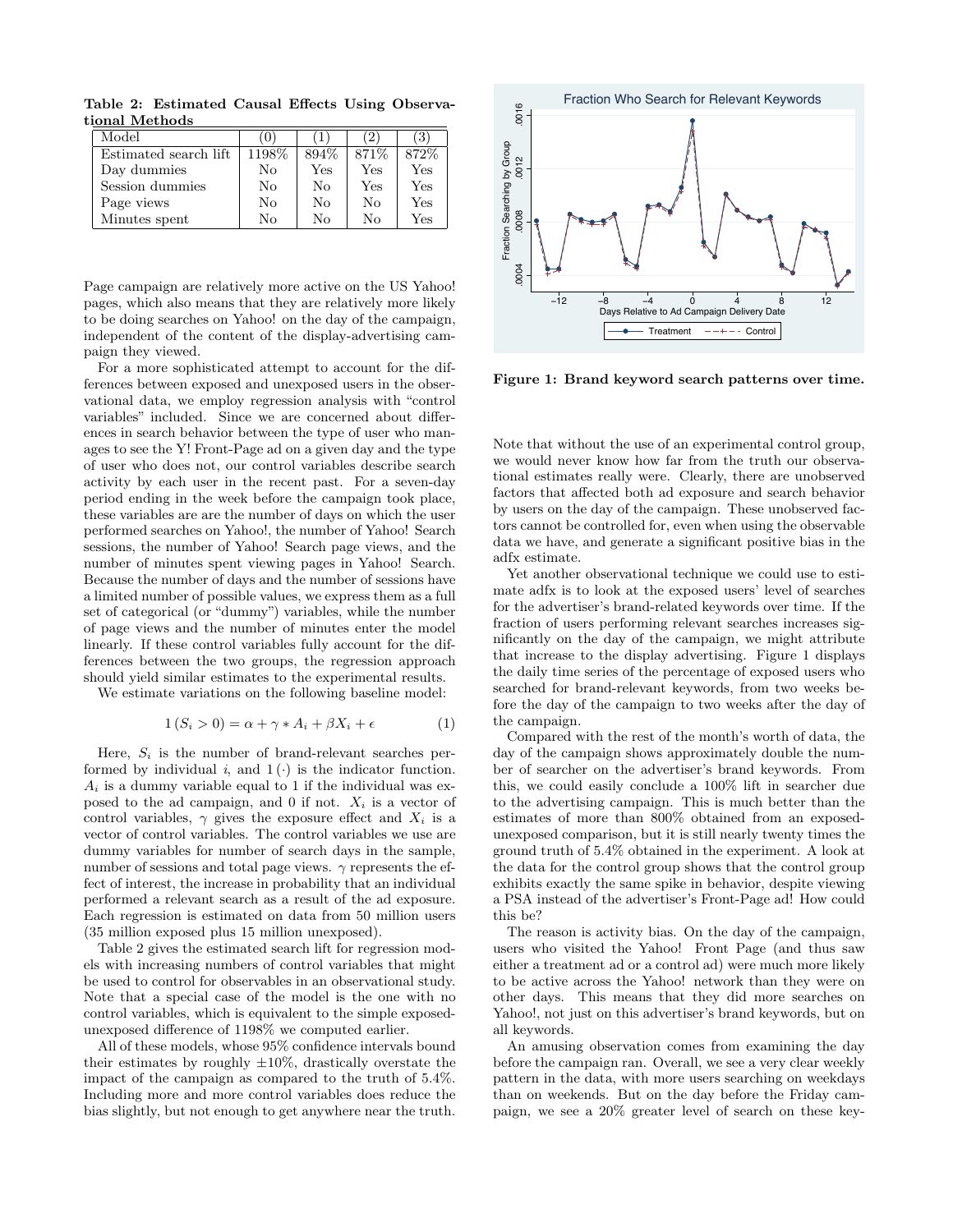words than on the other Thursdays of the weeks before and after. The search behavior on that Thursday appears to be somehow predicting the future, anticipating the campaign on Friday! In truth, what this shows us is a small amount of positive autocorrelation in the online behavioral data between adjacent days. People who view the Yahoo! home page on that Friday are twice as likely to search on Yahoo! on Friday as on the average day and 20% more likely to search on Yahoo! on that Thursday as well.

To summarize the results of this experiment, two kinds of observational techniques produce wildly incorrect estimates of adfx. Comparing exposed versus unexposed users produces overestimates of search lift on the order of 200 times the correct value as obtained in an experiment. These overestimates occur even when we control for a rich set of observable characteristics of the users, such as their past intensity of search behavior. A user's past search behavior turns out not to be a very good predictor of their search behavior on a given day, as we see in our second observational technique. For users exposed to the ad, comparing search behavior before versus during the campaign produces overestimates nearly 20 times the truth. In both cases, the culprit is activity bias: individuals' online activity varies quite a bit over time but is correlated across different activities, for reasons unobservable to the researcher. This correlation can easily mislead a researcher to infer large positive effects of advertising under plausible-sounding assumptions, but with an experiment we can see that the reasonable-sounding assumptions are incorrect and the observed correlations wildly misstate the true causal effects.

# **3. EXPERIMENT 2: EFFECTS ON CONSUMPTION OF YAHOO! PAGES**

Experiment 2 offers additional evidence of activity bias. In this case, we see that browsing behavior is not just correlated within a single website (Yahoo!), but across diverse websites as well. An implication is that when ads and outcomes are measured in very different parts of the Web, activity bias can still produce overestimates of adfx.

#### **3.1 Design**

We conducted an experiment on a third-party site, Amazon Mechanical Turk (AMT), to measure the impact of a video creative promoting Yahoo! products. The goal of the advertisement was to increase visits to the Yahoo! Front Page and other Yahoo! properties, such as Mail and Sports. So in this case, the dependent measure was usage of Yahoo! properties, and subjects were exposed based on their activity on a third-party site.

We used AMT to recruit subjects for the study. Half  $(n = 806)$  of the  $N = 1600$  subjects were shown a 30-second video ad promoting Yahoo! (treatment group), the remainder  $(n = 794)$  were shown a political campaign advertisement of similar length (control group). Subjects then completed a 3-minute survey about attitudes towards Yahoo! and the political candidate. Subjects were paid \$0.40 for participation.<sup>3</sup> Using a third-party site to recruit subjects



Figure 2: The effect on various Yahoo! usage metric of exposure to treatment/control ads. Panels A-C: Probability of at least 1 visit to the Yahoo! network, Yahoo.com and Mail respectively. Panel D: Total page views on the Yahoo! network.

to determine adfx through surveys is a common strategy used by measurement firms such as Dynamic Logic. The thought is that one will get a more representative sample and will avoid "preaching to the converted." A survey often measures the "effects" of a campaign that did not have a control group, so survey respondents are split into exposed/unexposed groups using the observational methodology we described in our discussion of Experiment 1. Our study is relatively unique not only because we use a controlled experiment, but also because we are able to go beyond typical survey measurements to measure effects on actual consumption of the advertised product (Yahoo! pages).

### **3.2 Results**

Figure 2 gives the key results. Examining the group who saw the ad promoting Yahoo!, we see a large spike in activity on the day of exposure and, to a lesser extent, the days following across all metrics of Yahoo! usage. Imagine, for a moment, that we did not possess the control data, that the graphs only presented the solid lines, which correspond to the treatment group. Panels A-C show that users exposed to the Yahoo! video creative were approximately 3 times more likely to visit the Yahoo! network, Front Page and Mail on the day of ad exposure.<sup>4</sup> Panel D shows an increase of  $10$ network page views on the day of exposure as compared to users' recent history; some of this increase persists up to 3 days out. (One observation that might make us suspicious is that Panel D also shows evidence of a slight "build up effect," usage increasing prior to exposure, similar to what we saw for the exposed group in Experiment 1.) Without the aid of a control one might be tempted to conclude, based on this

<sup>3</sup>Typically online surveys to measure adfx use volunteers solicited through pop-up ads or offer a chance at a gift certificate for completion. Hulu.com "pays" customers in the form of running 250 ads for a charity of their choice. Based on click-through rates and the cost of pop-up ads, we found

it cheaper to pay subjects directly using an amount that was quite generous by Mechanical Turk standards.

The same patterns are true for other Yahoo! properties, such as Sports and Finance, but the results are noisier due to lower overall usage. These additional graphs are available from the authors.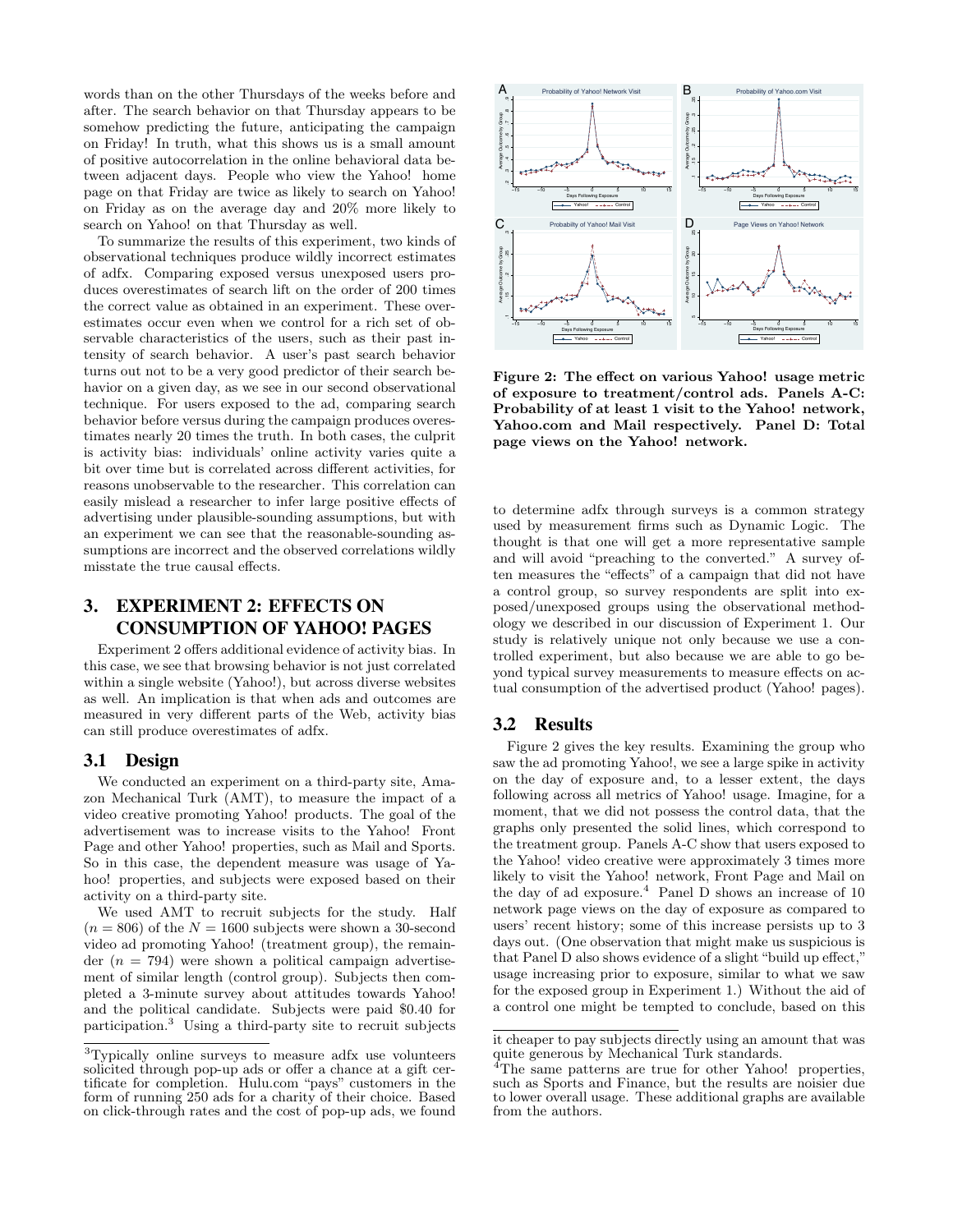evidence, that the ad had a large but relatively short-lived effect.

Now let's bring the control data back into the picture. User behavior in the control group exhibits the exact same patterns. The plots are strikingly similar; it was not exposure to the Yahoo! video advertisement that drove an increase in Yahoo! usage, it was pure activity bias. The "conclusion" we derived from examining the treatment data alone was quite misleading indeed. A treatment-versuscontrol comparison convincingly demonstrates that the ad did not have a substantive impact on user behavior — this particular ad was completely ineffective. Regression analysis available from the authors confirms that the ocular assessment that the treatment and control plots do not differ in a statistically significant way.

From the two lines plotted together, it is clear there is something fundamentally different about browsing behavior on the day of exposure as compared to the recent past. This is important for statistical inference because the recent past is often used to match users. But if I am fundamentally different from my recent past self, then its very likely I will be different from a user matched to me based on past activity. This fact makes observational inference very difficult in this environment. Commonly employed methods to match based on observables such as propensity score [14], nearest neighbor, difference-in-difference [12] and simple regression with controls require the assumption that the time trend of the exposed and unexposed (pseudocontrol) groups are the same. Specifically one has to assume that one group does not experience an idiosyncratic shock to the dependent measure. Activity bias is simply an idiosyncratic shock that is correlated with exposure. Put more forcefully, selecting comparison groups based on exposure to an ad automatically generates different time trends in online behaviors, independent of the actual content of the ad campaign.

# **4. EXPERIMENT 3: COMPETITIVE EFFECTS OF ADVERTISING**

In Experiment 3 we studied the advertising impact of a major American firm's campaign of approximately 200M impressions run on Yahoo!<sup>5</sup> Firms are generally interested in understanding the effects of their advertising on competing firms in the industry. Does their campaign reduce (negative externality) or increase (positive externality) sign-ups for competitor firms? Positive externalities arise when the ad attracts people to the activity in question in a general way and some of that attracted activity goes to competing firms. For instance, a highway billboard for a restaurant at an upcoming exit might increase sales for all the restaurants on that exit. Negative externalities arise when potential customers of the competitor are swayed towards the advertiser. An example of this could be a ad in supermarket for a particular brand of beer. Perhaps it does not convince non-beer drinkers to buy beer, but increases sales for the advertising brand by reducing sales for other brands. The competitive impact of advertising is an important factor for the firm to consider when purchasing media. It can help determine the rate of return on investment and in the design of creatives.

### **4.1 Design**

We tracked new-account sign-ups at a major competitor's website using a beacon installed by the competitor on their sign-up page. Competitor sign-ups constitute the dependent measure. We used a 10% browser-cookie-based hold-out for the campaign in order to create two control groups. The control groups were not eligble for delivery of the advertiser's creative. The first control (5%) saw a Yahoo! branded newsunit instead. The news-unit provided real-time information on stock prices and trading conditions. The second control saw ads that normally run in that spot, but not from this advertiser's campaign. This means that the ad-server fired off the next ad in the queue for these users. The competitor firm we are studying was not running an ad in that location during that time period. We do note that a weakness of the second control is that we do not know exactly what ads were served in absence of the treatment creative, so in particular we cannot identify exactly which users would have been served ads for Firm A had they been in the treatment group. However, we show that behavior in the news-unit and no-ad control did not end up differing from each other.

#### **4.2 Results**

In Figure 3 we plot the probability of seeing a campaign ad for the 7 days prior to signing up, day of and 7 days after signing up for the three groups. For the treatment group, the graph shows a large spike in visits to the page where ads were shown on the day when those users signed up. Elevated levels of visitations are also evident for a few days prior and following the spike. Simply put, people were much more likely to sign up on a day they were exposed to the ad. This appears to be strong evidence that ad imparted a significant, positive externality on the competing firm. And based on this evidence alone, one might be tempted to reach this conclusion.



Figure 3: Fraction of users who saw the page targeted by the campaign relative to their sign-up at the competitor's website.

However, in Figure 3 we also see a very similar trend in the control group that were delivered ads (news-unit). People were much more likely to sign up on a day they were exposed to an irrelevant ad as well. Almost none of the spike

<sup>5</sup>For confidentiality reasons, we cannot publish the name of the firm. We reveal only that this is a service industry, for which customers may apply online to open new accounts.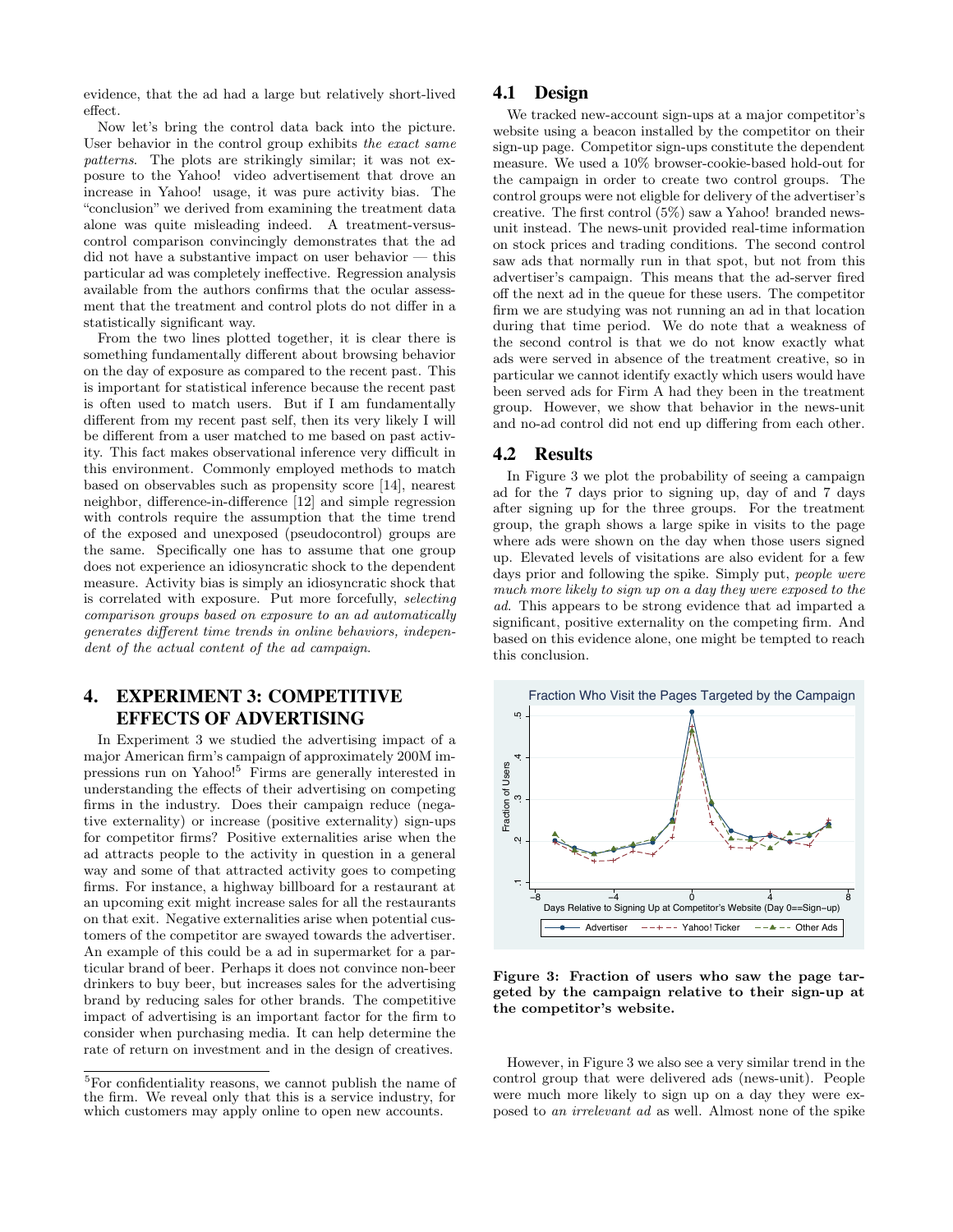

Figure 4: Number of users who saw the page targeted by the campaign relative to their sign-up at the competitor's website.

| Table 3: Experiment 3 Treatment Effects |  |
|-----------------------------------------|--|
|-----------------------------------------|--|

|                      | Simple Avg   | Efficient Avg |
|----------------------|--------------|---------------|
| Treatment effect     | $369(3.5\%)$ | 441 (4.3%)    |
| Std. Error (Poisson) | 293          | 288           |
| t-statistic          | 1.26         | 1.53          |

in sign-ups had to do with the causal impact of the competing firm's ad. The spike is a mechanical artifact of activity bias. The fact that people were much more likely to sign up on a day of exposure simply does not mean that ad had a causal effect on behavior. This initially may seem counterintuitive, but becomes clear once we look at controlled experiments. Statistical assumptions can be self-sustaining when past precedents justify future research methods. In this case, experimental evidence torpedoes these relatively unquestioned assumptions.

We confirm this point in Figure 4, which plots the raw number of users exposed to the campaign relative to their sign-up date. We see the same patterns in Figure 4 as in Figure 3. Without the use of a control, we might be tempted to conclude from Figure 4 that ad led to an increase of 2000 sign-ups at the competitor's website. Table 3 establishes the true treatment effect. Overall, there was a slight lift in competitor sign-ups as a result of the campaign, although the result is not statistically significant. The treatment vs. control comparison shows an increase of between 369 and 441 sign-ups, far lower than the 2000 we might have deduced from Figure 4. Prior experimental work has found that display advertising in this industry has a significantly positive effect on an advertiser's own new account sign-ups [11]. The experimental results presented here indicate that the crosseffects of advertising in this industry are potentially smaller than the own-effects.

As an additional check of the key finding of our paper, we examine the "effect" of sign-ups at the third-party site on Yahoo! usage. In this case, there is no plausible reason why sign-ups would cause Yahoo! usage (the competitor was not a web publisher). The two behaviors might tend to occur

together due to correlation alone. Figure 5 shows that this is indeed the case. Sign-ups are predictive of an increase in Yahoo! usage by about 100%, or 3 page views per user per day. Now of course it would be a serious mistake to conclude from these results that Yahoo! should subsidize advertisements for this firm. In this case the lack of causality is obvious. Both ad views and online sign-ups are actually caused by a third variable: spending time online, which varies from one day to the next, but is clearly correlated across websites.



Figure 5: Sign-ups at third party site "cause" Yahoo! network page views.

Once again, standard observational methods overstate the true causal effect of the advertisement. In this case, the company might have falsely concluded that advertising in this venue provided too large a benefit to a major competitor, and might have revamped the media plan to account for this "finding."

### **5. DISCUSSION**

To show that activity bias is not unique to online advertising, we consider a hypothetical example from the offline world. Suppose a supermarket wanted to estimate the effect of a highway billboard. The firm knows that it simply cannot compare drivers who saw the billboard to drivers who did not because there may be differences between the two populations (the drivers may come from neighborhoods of different income levels, for example). To combat this problem, the firm uses a database match to get a list of drivers who use the highway for regular commuting purposes. The billboard runs for a week and after the firm surveys drivers to determine exposure (0-5 days) and product usage. They find that exposed drivers were much more likely to shop at the supermarket in that week and the week following as compared to matched unexposed drivers and drivers who only saw the ad once. Activity bias says that exposed drivers were probably more active shopping and participating in offline commerce in general as compared to their unexposed counterparts. In this example, given that the unexposed group had been identified as commuters on that route but showed up rarely, it is likely they were either sick or out-oftown. Now the ad might have had a large positive effect, but there is no way to reach a clear conclusion based on the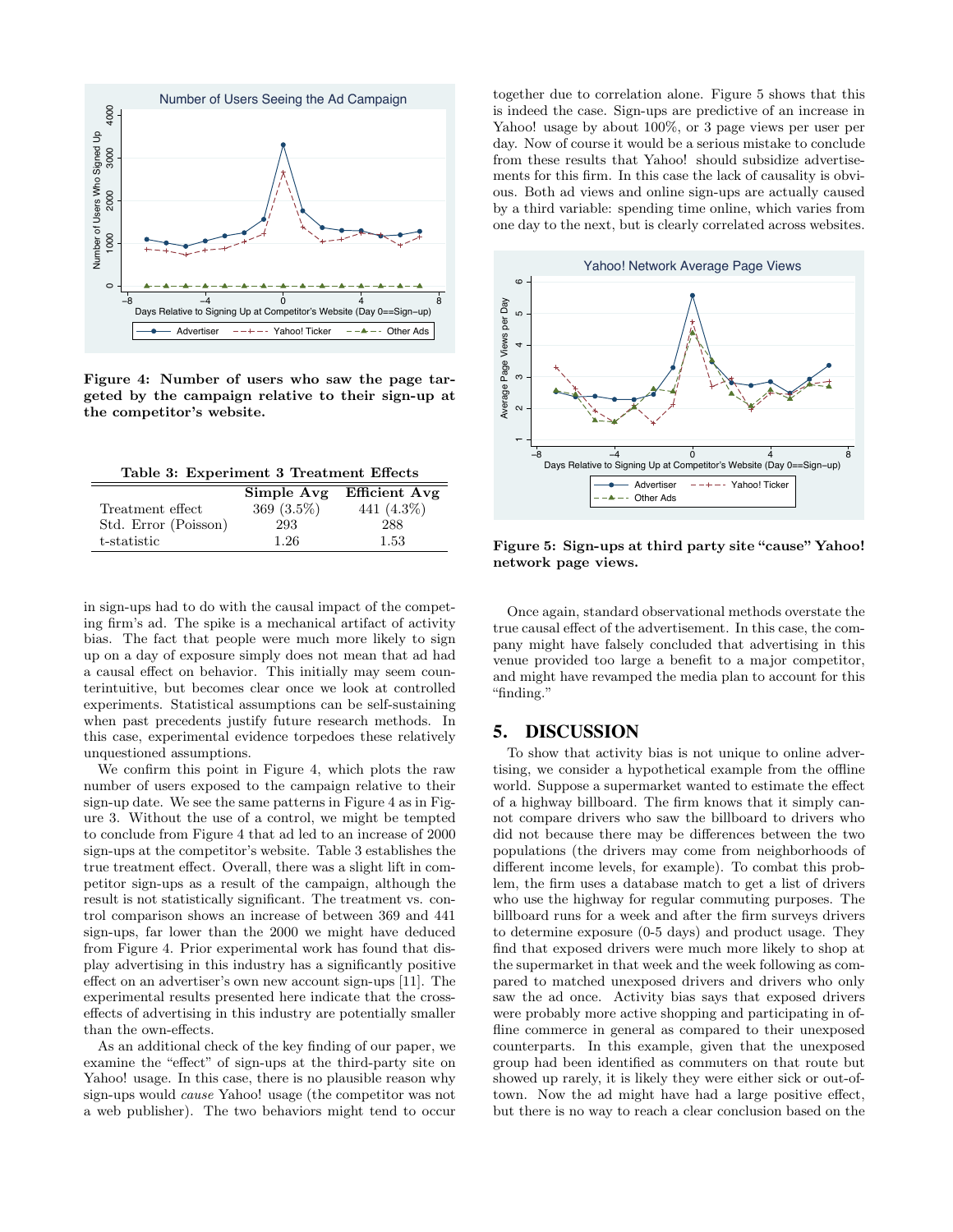data in hand. In fact, if such data were readily available, the company might also find that the billboard "caused" more speeding tickets; hopefully this would sound an alarm bell.

Our hypothetical example has been constructed to make very obvious how mistaken firms and researchers can be when they infer causality from observational studies. In the online-advertising world, the inferential error is less obvious, but no less important, and our experiments drive this point home. In the billboard example, it is not obvious how the company would run a controlled experiment. One option would be to use a billboard that displays two ads, one on even minutes, one on odd. Then in the survey, only use respondents who drove all week. This method is statistically valid, because conditional on driving all week, exposure is determined via a random draw (for an example using this technique for online display advertising, see [9]). We admit, however, that this could be prohibitively costly.

Some authors have asserted that the cost of experiments in the online world can also be prohibitive [4]. But as adserving technology improves, the cost of experiments declines. Currently, a careful experiment requires the advertiser (or the publisher) to sacrifice part of their advertising budget to fund impressions for a control campaign, perhaps a public-service announcement. One way around this problem is for publishers to pair campaigns of unrelated advertisers. For small campaigns, this method is satisfactory, but for large campaigns the sacrifice in reach might be unacceptable to the advertiser. A second option is to improve ad-serving technology to reduce cost. In this method, a small holdout group is created, say 5% of maximum reach, and the ad server flags deliberate non-deliveries to this control group (i.e., when the ad would have been shown but is not and a replacement ad is shown instead). This reduces cost by eliminating the need to purchase PSAs for the control group, because those users will merely see the next ad opportunity in the stack.

Experimental studies of adfx represent a major advantage for online advertising versus offline media. Unlike print, television, radio, billboards, and event sponsorship, online ads can deliberately be "un-delivered" to a control group, and subsequent user behavior can be easily measured. We are optimistic that the industry will move towards experimental methods. In this paper we show another reason why they are necessary: the insidious effects of activity bias. Indeed, without the use of controlled experiments it would have been difficult to identify activity bias in the first place. There may well be additional biases lurking in observational studies, yet to be uncovered.

### **6. CONCLUSION**

In this paper we presented three experiments on the causal effects of advertising. Accurately measuring the effect of advertising is essential to the online publishing industry because it can inform what placements and positions work well within the user interface, find which advertisers and brands get the most value from a given piece of inventory, and accurately report return-on-investment to advertisers. Online advertising has a distinct measurement advantage over other forms of marketing, due to the availability of individual-level data on exposures and outcomes. However, having lots of data is not sufficient for generating accurate estimates of adfx. Another key advantage of online advertising is the

ability to control individual exposure to an ad campaign in a controlled experiment.

While observational studies attempt to control for observable characteristics of customers, experiments (through randomization) are the only way to control for their unobservable characteristics. The problem, as we show in this paper, is that unobservable characteristics of a consumer (such as whether they are likely to be using the Internet during a given time period) are highly correlated with both advertising exposure and with online outcome measures of interest to advertisers. Somewhat surprisingly, we find that positive correlation of activity even across very different websites, such as Amazon and Yahoo! This is the opposite of what we would observe if users had a fixed daily budget of online time, so that time on Amazon would substitute for time on Yahoo! Instead, in our examples, we see that on some days, a user does more of everything online, and other days, she does less of everything online.

This overall phenomenon, which we call activity bias, leads to severe overestimates of adfx when using observational or quasi-experimental methods. In Experiment 1, exposure to an ad campaign on Yahoo! was associated with a huge increase in brand-relevant keyword searches, but the actual causal effect was quite minimal. In Experiment 2, activity on a third-party site on a given day was highly predictive of using Yahoo! properties, but not relative to an experimental control group. In Experiment 3, exposure to an ad campaign on Yahoo! correlated with account sign-ups for a competitor to the advertiser, but our experiment revealed that the true causal effect was approximately zero. We believe that these three applications are quite representative of effects that we might expect to occur in studies of adfx; we did not cherry-pick these examples from a large set of experiments.

In all three cases, activity bias causes observational methods to overstate causal effects, sometimes by orders of magnitude. If a user is active enough to see a given ad or sign-up at a given site, she is likely more active than usual and will thus be doing more of everything here, there and everywhere. For online dependent measures, such as searches, page views and account sign-ups, observational methods will typically suffer from activity bias and overstate causal effects.

### **7. REFERENCES**

- [1] comScore Bids to Shake Up Online Ad Assessment. In Market Research Institute Online, http://www.mrweb.com/drno/news11750.htm, 2010.
- [2] M. Abraham. The off-line impact of online ads. Harvard Business Review, 86(4):28, 2008.
- [3] H. Bang and J. Robins. Doubly robust estimation in missing data and causal inference models. Biometrics, 61(4):962–973, 2005.
- [4] D. Chan, R. Ge, O. Gershony, T. Hesterberg, and D. Lambert. Evaluating online ad campaigns in a pipeline: causal models at scale. In Proceedings of the 16th ACM SIGKDD international conference on Knowledge discovery and data mining, pages 7–16. ACM, 2010.
- [5] G. Fulgoni and M. Morn. How online advertising works: Whither the click. Comscore.com Whitepaper, 2008.